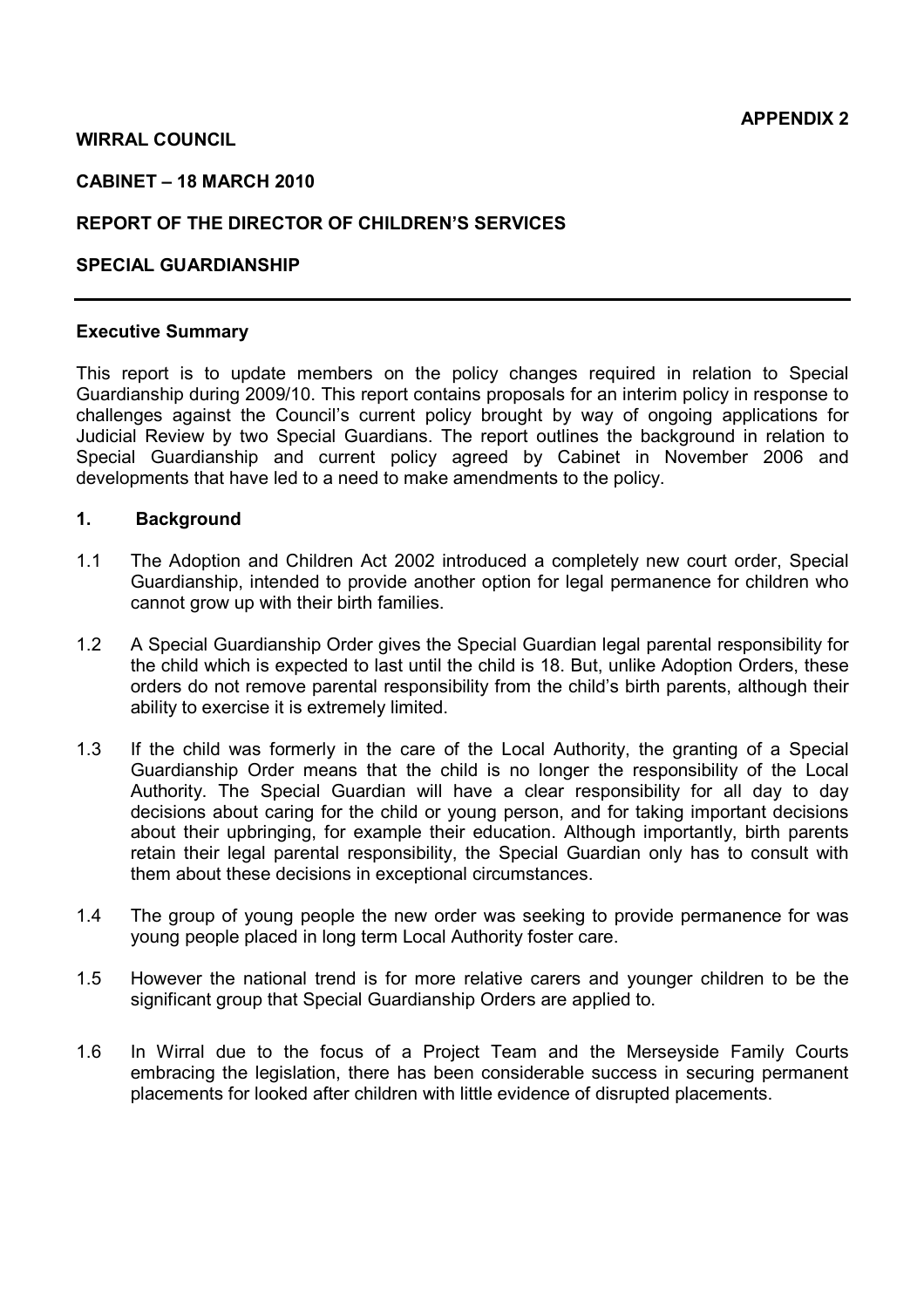## **APPENDIX 2**

- 1.7 A growing area of activity is an increasing number of private applications made by families directly to the Court; both locally and regionally there have been challenges about the level of support Local Authorities should provide in such cases.
- 1.8 Since the policy was agreed by Cabinet, a Permanency Panel was set up in April 2009. This has been an important development to ensure consistent application of Wirral's policy and the relevant regulations and in determining the Councils response to legal challenges and approaches made by prospective Special Guardians to the Local Government Ombudsman. The panel comprises social workers, an Independent Reviewing Officer who is responsible for reviewing foster carers, a policy and financial advisor, the Looked After Children's Service Manager, and is chaired by the Strategic Service Manager for Children's Resources. Where there are significant legal issues to consider, representation is also provided from the Borough Solicitor. The Panel is attended by the social worker who presents reports in advance for reading by Panel members. The Panel considers both the suitability of the applicants and that of the support plan. The Panel then makes recommendations to the Head of Branch Children's Social Care. All decisions about financial support are made by the Head of Branch, Children's Social Care, following a recommendation made by the Permanency Panel. There is a 28 day period in which the applicant can appeal the decision, and it is proposed in future that this appeal is considered by the Director of Children's Services.

## **2. Financial support for Special Guardians**

2.1 A Cabinet Report of  $15<sup>th</sup>$  November 2006 agreed the policy for local authority financial support for Special Guardians. This was followed on 12<sup>th</sup> June 2008 with a report that extended the policy to cover the financial support to Adopters, Special Guardians and carers with Residence Orders. This ensured consistency in the allocation of financial support across all forms of permanent care. The policy detailed the eligibility criteria for financial support and the financial assessment (means test) that would be applied. The means test is based on that recommended by the DCSF. In addition to the criteria that are in accordance with Regulation 6 of the Special Guardianship Regulations 2005, the original policy said that:-

> *"financial support will be considered only after an assessment has taken place, and the child was looked after immediately prior to the order, or the child is in need".*

- 2.2 Legal advice from within various local authorities, including Wirral, is that such criteria cannot be used as part of the consideration for financial support. The current practice is therefore to consider each applicant for financial support against the circumstances as detailed in the relevant regulations. The policies and procedures for 'Special Guardianship Orders' and the 'Financial Support to Adopters, Special Guardians and carers with Residence Orders' therefore require amendment to reflect the current practice.
- 2.5 Regulation 7 of the Special Guardianship Regulations (2005) states that former foster carers can continue to receive the remuneration element of any financial support paid to them prior to the making of the Special Guardianship Order for up to the first two years of the Special Guardianship Order, to allow a period of transition. This relates to the professional fee paid to former non relative foster carers and not the basic fostering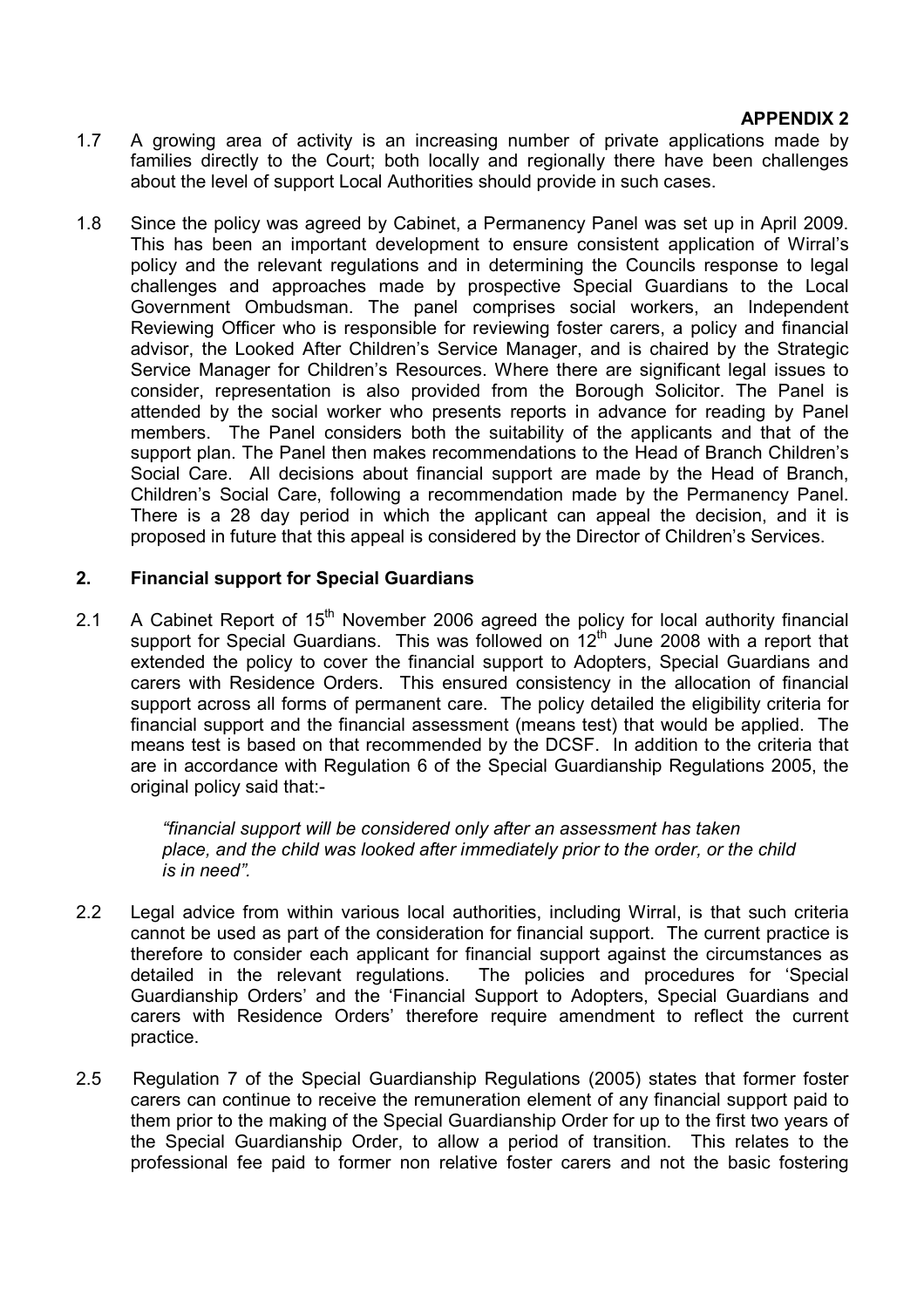## **APPENDIX 2**

allowance which is paid to all foster carers regardless of whether they are family and friends. However, many foster carers have been reluctant to commit to making an application for Special Guardianship Order, if the basic fostering allowance is not guaranteed for at least 2 years. Advice from Department of Children's Schools and Families (DCSF) has been sought on the issue and they advise that there may not be a problem with making continuing payment of allowances, provided they are considered to be necessary for the purposes set out in the Regulations and that our own legal advice should be sought.

Our own legal advice is that Regulation 6 sets out the circumstances in which financial support may be paid to a Special Guardian or prospective Special Guardian. Financial support paid under these Regulations cannot duplicate any other payment available to the Special Guardian, and Regulation 13 provides that in determining the amount of any financial support, the Local Authority must take account of any other grant, benefit, allowance or resource which is available to the person in respect of their needs as a result of becoming a Special Guardian of the child.

The professional judgement which has informed the current policy is based on the fact that we have high numbers of children in care, many of whom are in long term settled placements. Furthermore, if the continued payment of allowances was not guaranteed for 2 years, before the means test was applied this could act as a deterrent to children achieving permanence, as many foster carers indicated they would not proceed to make an application for Special Guardianship, without this guarantee. Consequently, the current policy provides for the continued payment of an amount equivalent to the fostering allowance, minus child benefit, irrespective of the outcome of the means test because it provides a level of financial security for all former foster carers for the first two years, with each case then being regularly reviewed on its own particular merits. This has allowed Wirral to provide a financial package for carers of children in long term settled placements to facilitate the making of Special Guardianship Orders.

In the light of the legal advice however, the policy needs to be amended to comply fully with the Special Guardianship Regulations (2005). Entitlement to financial support under the Regulations is not automatic and therefore all applicants' circumstances must be considered and assessed against Regulation 6, and a financial assessment under Regulation 13. This will apply to all prospective and current Special Guardians, including foster carers and former foster carers.

- 2.6 There has been a growing amount of complex work in assessing Special Guardianship applicants' financial circumstances. The Local Authority has a responsibility to ensure that financial issues are not an obstacle to Special Guardianships arrangements continuing.
- 2.7 The interim policy will be kept under review, particularly in light of the current challenges that the Council faces. The intention is to update the Cabinet on developments in the Judicial Review proceedings as necessary and present a policy for approval after the Court has given its judgement, if it does not prove possible to resolve matters by way of negotiation.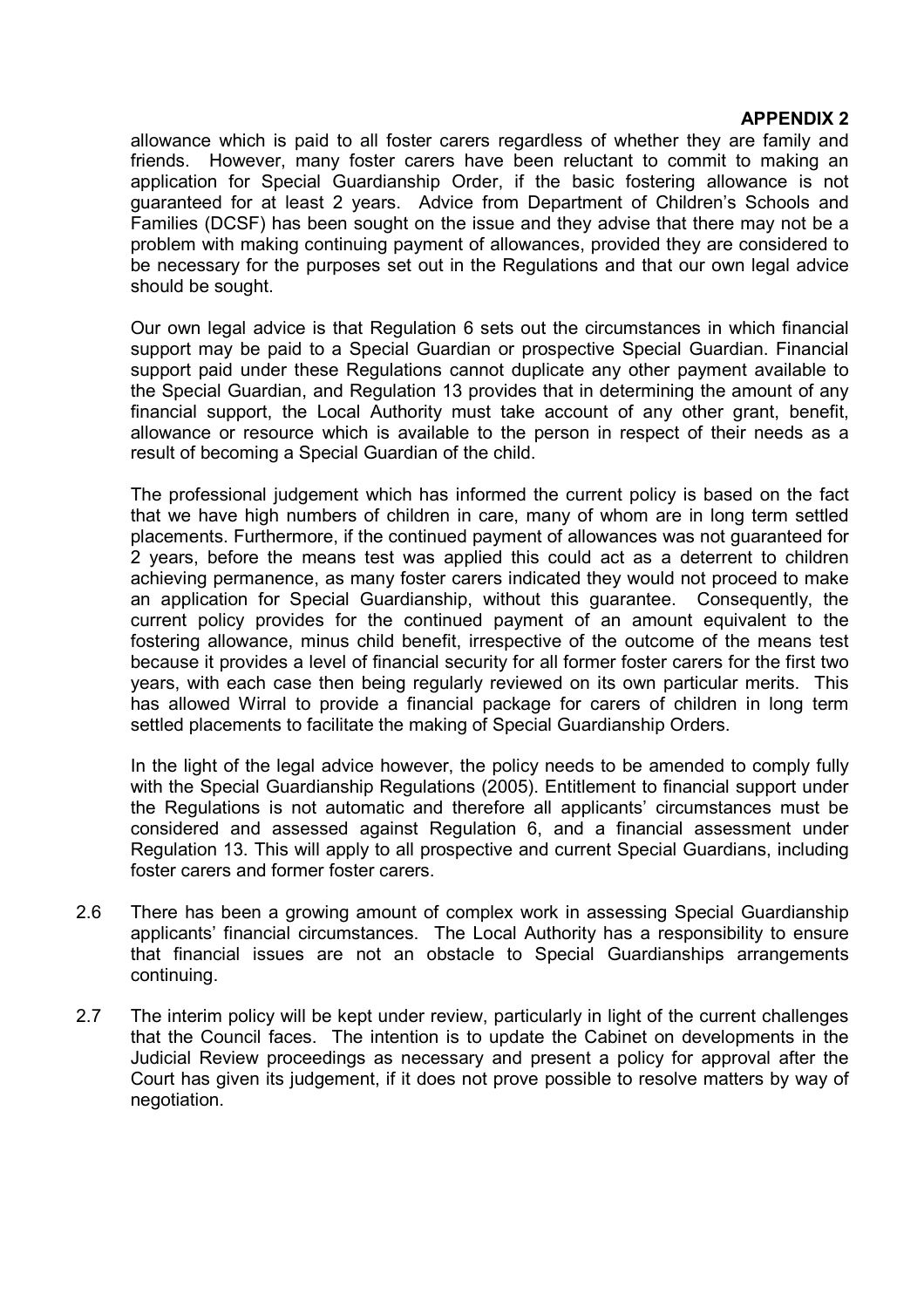## **APPENDIX 2**

## **3. Post Special Guardianship Support**

- 3.1 The Regulations for provision of post Special Guardianship Support are similar to those governing Post Adoption support. In relation to both areas there is increasing demand for services. On June 15 2009 the Employment and Appointment Committee agreed to establish the former Project Team posts on a long term basis to provide these services of Post Adoption and Special Guardianship support. The assessment and provision of financial support for both Orders must be within the same framework and policy.
- 3.2 The team are at an early stage of development but work has already begun in looking at how the service needs to be developed, in particular through consultation with Special Guardians. There will be a strong emphasis on applying strategies that have worked well in the Adoption service which is why the team has been located in the Adoption and Permanence service.

#### **4. Financial implications**

4.1 There are none arising from this report.

## **5. Staffing implications**

5.1 There are none arising from this report.

## **6. Equal Opportunities Implications/Health Impact Assessment**

6.1 Special Guardians may come from all parts of Wirral and may meet the needs of a range of children's needs. An equality impact assessment was carried out on the current policy. The proposed policy is an interim policy and does ensure greater equality as the same regulations will apply in full to all applicants.

#### **7. Community safety implications**

7.1 The assessment and support for Special Guardians ensures that children are provided with safe alternative carers.

#### **8. Local Agenda 21 implications**

8.1 There are none arising from this report.

#### **9. Planning implications**

9.1 There are none arising from this report.

## **10. Anti-poverty implications**

10.1 The assessment for support and identification of support plans for Special Guardians ensures that they are able to meet the needs of children in their care.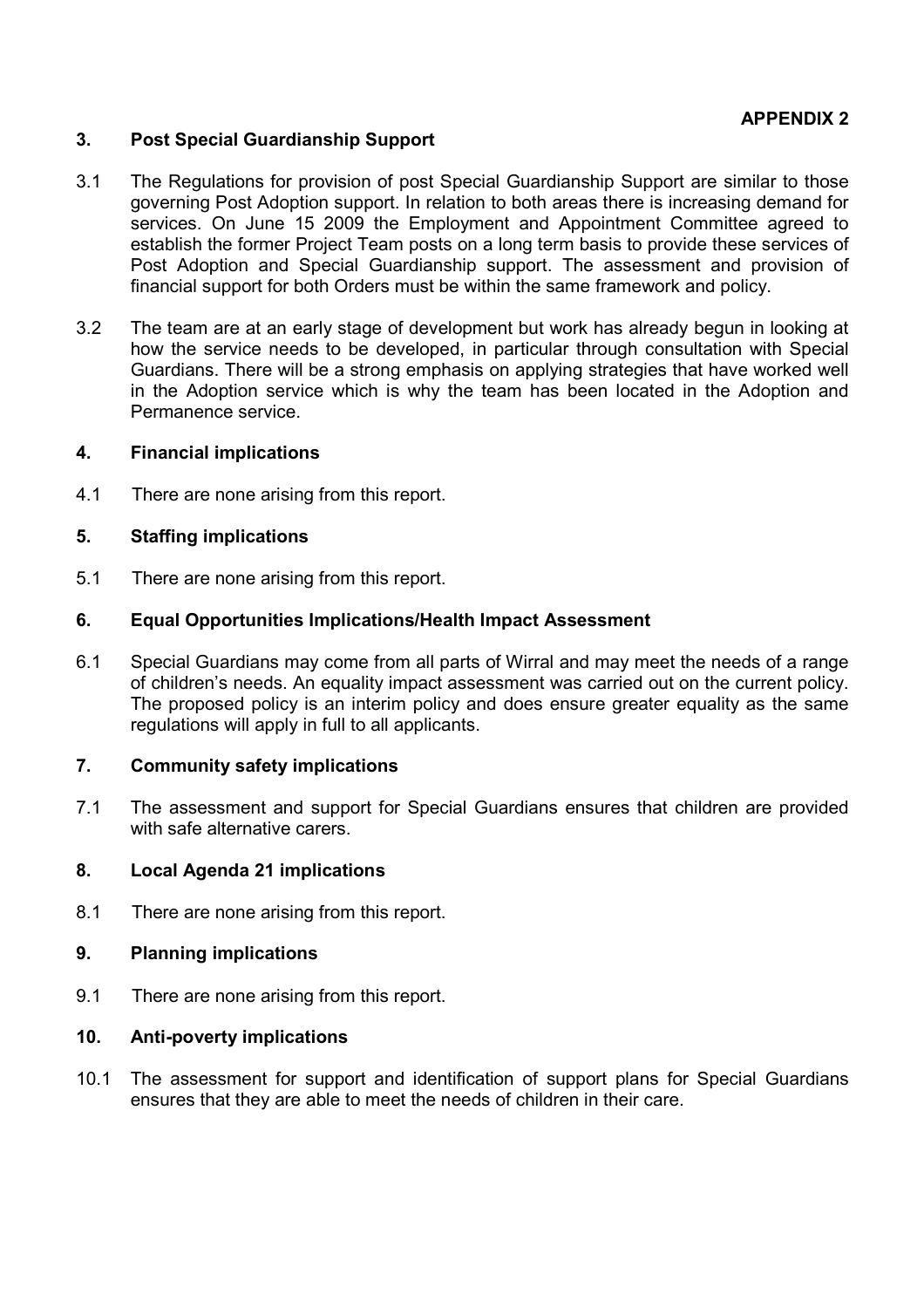## **11. Social inclusion implications**

11.1 Special Guardianship provides the opportunity for stable and permanent care for children who cannot live with their natural parents

## **12. Local Member Support implications**

12.1 There are none arising from this report.

## **13. Background Papers**

- Special Guardianship Regulations 2005
- Adoption and Children Act 2002

## **RECOMMENDATIONS**

#### **That:**

The Council agrees to this interim policy in the light of recent developments nationally and regionally.

**Howard Cooper Director of Children's Services**